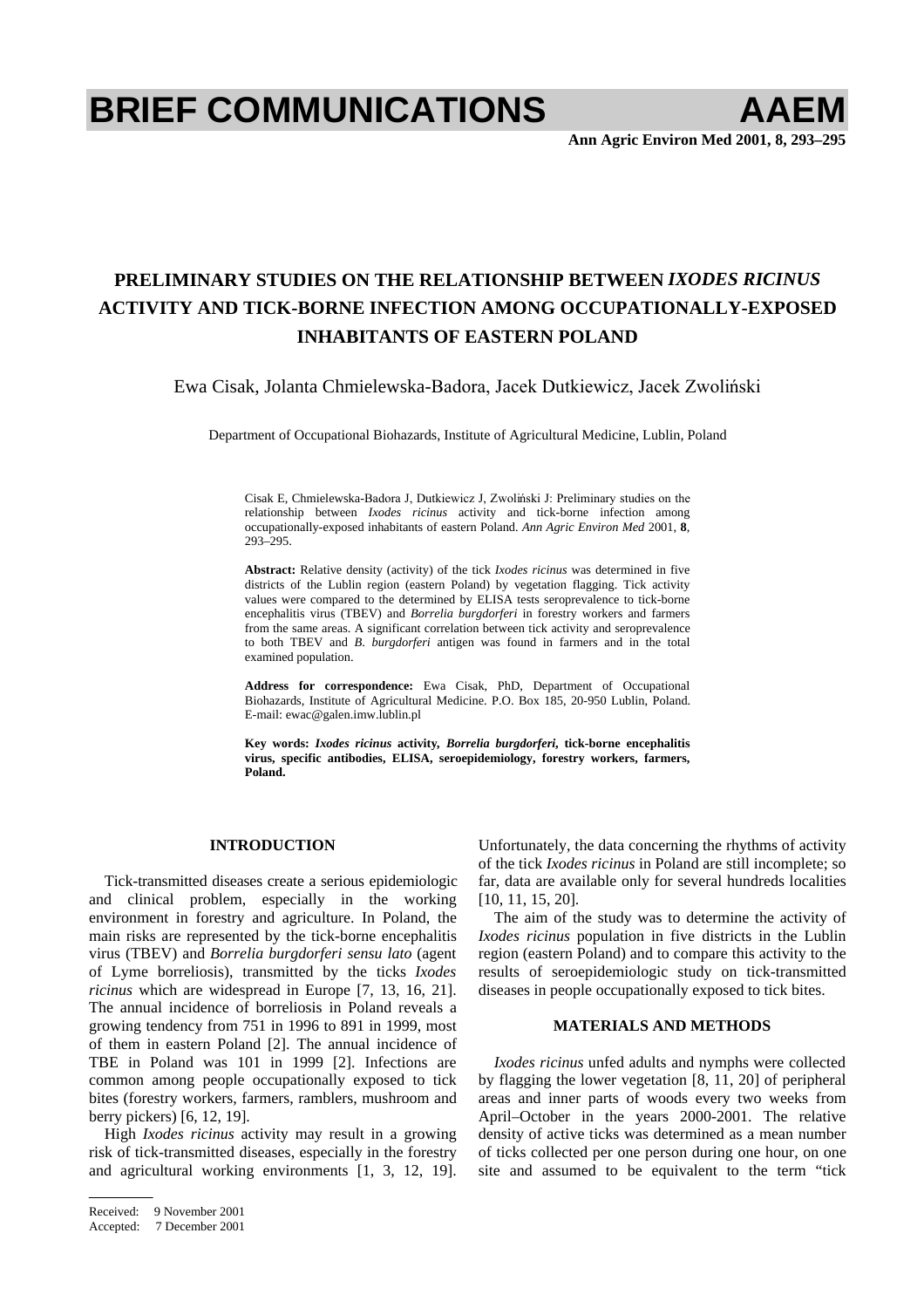activity". The ticks were collected in five districts of the Lublin region (number of sites/1 h determinations of relative density are given in parentheses): Parczew (4/12), Kraśnik (5/9), Lublin (6/14), Zamość (5/9), Włodawa (2/5). A total of 49 determinations of relative density of active ticks at 22 sites were carried out. Forestry workers and farmers inhabiting the same districts of the Lublin region where ticks were collected were earlier examined for the presence of specific anti-TBEV and anti-*Borrelia burgdorferi* antibodies. A total of 303 forestry workers and 291 farmers were examined for the presence of anti-TBEV antibodies, while 241 forestry workers and 289 farmers were examined for the presence of anti-*B*. *burgdorferi* antibodies. The serological examination was carried out by ELISA test using "Enzygnost Borreliosis" (*Behring*, Germany) IgG and IgM commercial kits for detecting anti–*B. burgdorferi* antibodies and FSME IMMUNOZYM IgG kit produced by Immuno (Austria) for detecting anti–TBEV antibodies. The tests were performed as described previously [1, 3]. The significance of the correlation between tick activity and seroepidemiological findings was tested by the nonparametric Spearman R-test. The p–value less than 0.5 was considered significant. The analyses were performed with the use of Statistica for Windows 4.5 package (Statsoft©, Inc., Tulsa, Oklahoma, USA).

### **RESULTS**

The results are summarised in Table 1. A significant correlation between the tick activity and seroprevalence to both TBE-virus and *Borrelia burgdorferi* antigen was found in the group of farmers and in the total examined population of occupationally-exposed people (farmers and foresters) ( $p < 0.05$ ). Nevertheless, no significant relationship could be found between the tick activity and percentages of antibody response to the aforementioned antigens in the group of forestry workers.

The relationship between the tick activity and frequency of seropositive reactions to tick-borne agents in examined population was best seen in Kraśnik district where an extremely low value of tick activity  $(7.6)$  was accompanied by the lowest prevalence of seropositive reactions with both antigens and in all examined groups. With increasing activity, an increased frequency of positive reactions was also observed among farmers but not among forestry workers. In Lublin district, where the highest value of tick activity was noted (44.0) the highest antibody response of the farmers to TBEV and *B*.*burgdorferi* was also observed, whereas the antibody response of forestry workers was in the mid-range. The second highest value of tick activity (Zamość district, 31.6) was accompanied as well by high values of seropositive reactions in farmers.

#### **DISCUSSION**

The studies on *Ixodes ricinus* activity were conducted both in Poland and abroad [4, 10, 11, 15, 20] but there are only a few publications describing the relationship between the relative tick density and *Borrelia* and/or tickborne encephalitis virus infections in humans. Stafford *et al*. [17] demonstrated the significant correlation between the high *Ixodes scapularis* activity, prevalence of ticks infected with *Borrelia burgdorferi* and increasing number of Lyme borreliosis in the state of Connecticut, USA.

Table 1. Relationship between activity of *Ixodes ricinus* ticks and frequency of seropositive reactions to tick-borne infectious agents among occupationally exposed foresters and farmers.

| District      | Relative<br>density of<br>active<br>I. ricinus<br>ticks <sup>a</sup> | Number of persons showing the presence of antibodies to antigens of infectious agents transmitted by ticks (positive<br>reactants/total examined, percent) |                                |                               |                                 |                                      |                                |
|---------------|----------------------------------------------------------------------|------------------------------------------------------------------------------------------------------------------------------------------------------------|--------------------------------|-------------------------------|---------------------------------|--------------------------------------|--------------------------------|
|               |                                                                      | Forestry workers                                                                                                                                           |                                |                               | Farmers                         | Total (forestry workers $+$ farmers) |                                |
|               |                                                                      | <b>TBEV</b> <sup>b</sup>                                                                                                                                   | <b>Borrelia</b><br>burgdorferi | <b>TBEV</b>                   | <b>Borrelia</b><br>burgdorferi  | <b>TBEV</b>                          | <b>Borrelia</b><br>burgdorferi |
| Parczew       | 30.6                                                                 | 33/64<br>$(51.6\%)$                                                                                                                                        | 13/64<br>$(20.3\%)$            | 19/100<br>$(19.0\%)$          | 29/100<br>$(29.0\%)$            | 52/164<br>(31.7%)                    | 42/164(25.6%)                  |
| Kraśnik       | 7.6                                                                  | 6/42<br>$(14.3\%)$                                                                                                                                         | 6/41<br>$(14.6\%)$             | 6/39<br>$(15.4\%)$            | 3/37<br>$(8.1\%)$               | 12/81<br>$(14.8\%)$                  | 9/78<br>$(11.5\%)$             |
| Lublin        | 44.0                                                                 | 6/26<br>$(23.1\%)$                                                                                                                                         | 6/29<br>(20.7%)                | 40/60<br>(66.7%)              | 31/60<br>(51.7)                 | 46/86<br>$(53.5\%)$                  | 37/89<br>$(41.6\%)$            |
| Zamość        | 31.6                                                                 | 34/108<br>(31.5%)                                                                                                                                          | 17/44<br>$(38.6\%)$            | 18/32<br>$(56.2\%)$           | 11/32<br>(34.4)                 | 52/140<br>$(37.1\%)$                 | 28/76<br>$(36.8\%)$            |
| Włodawa       | 28.0                                                                 | 8/63<br>(12.7%)                                                                                                                                            | 17/63<br>$(27.0\%)$            | 13/60<br>(21.7%)              | 17/60<br>(28.3)                 | 21/123<br>$(17.1\%)$                 | 34/123<br>(27.6%)              |
| Median        | 30.6                                                                 | 23.1%                                                                                                                                                      | 20.7%                          | 21.7%*                        | $29.0\%**$                      | 32.7%**                              | 27.6%*                         |
| $Mean \pm SD$ | $28.4 \pm 13.1$                                                      | 87/303<br>$(28.7 \pm 15.9\%)$                                                                                                                              | 59/241<br>$(24.5 \pm 9.1\%)$   | 96/291<br>$(33.0 \pm 23.8\%)$ | 91/289<br>$(31.5\% \pm 15.6\%)$ | 183/594<br>$(30.8 \pm 15.8\%)$       | 150/530<br>$(28.3 \pm 11.6\%)$ |

"Mean number of *Ixodes ricinus* ticks collected per one person during one hour, at one site (mean). <sup>b</sup>TBE: tick-borne encephalitis. \*-\*\*: frequency of seropositive reactions in particular districts significantly correlated with the activity of *Ixodes ricinus* ticks; \*p<0.05, \*\*p<0.01.